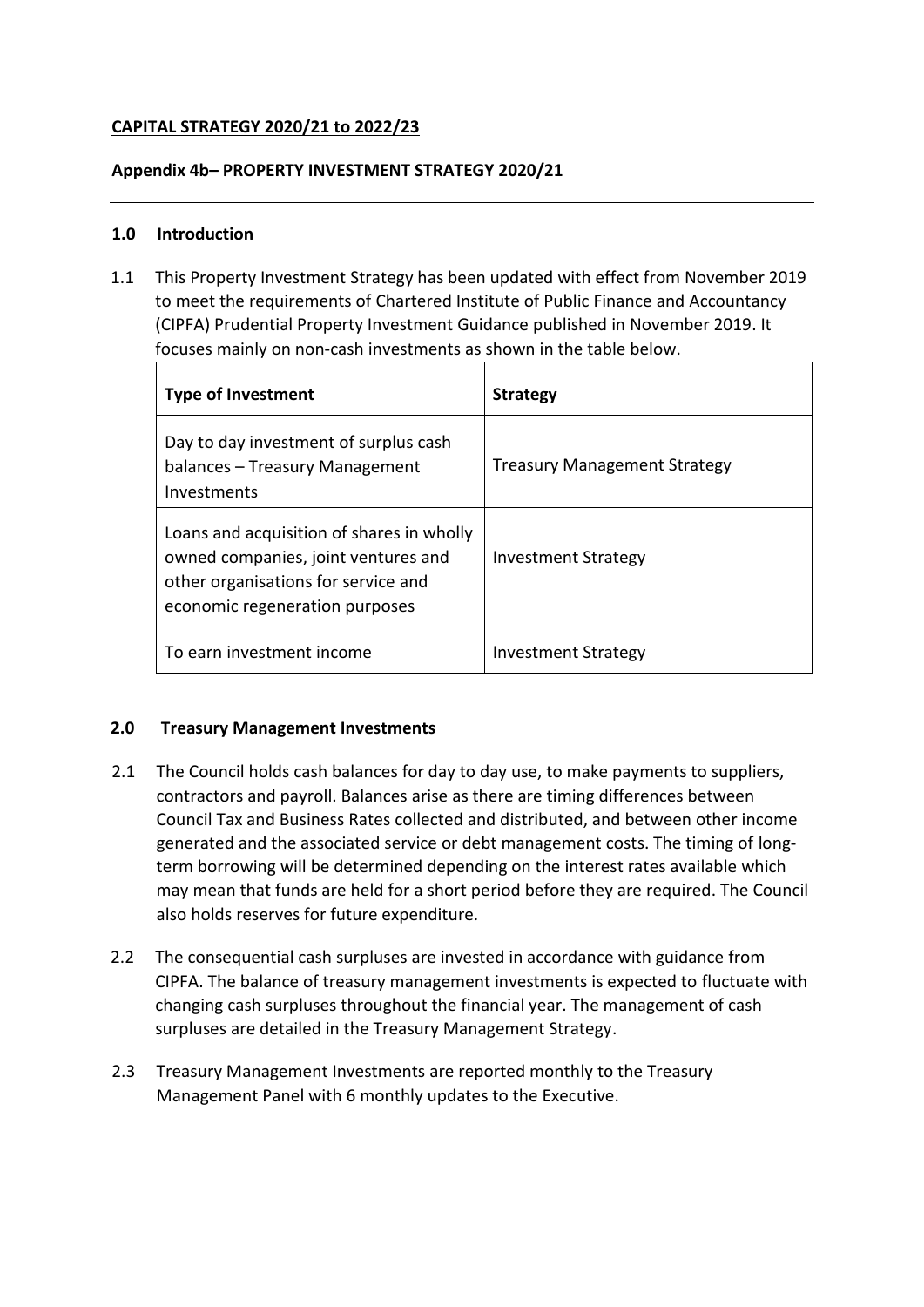## **3.0 Loans for Service purposes**

- 3.1 The Council may lend money to its subsidiary companies and joint ventures, suppliers, local businesses and charities, other local service providers, local residents and its employees to support local public services and stimulate economic generation and growth.
- 3.2 These loans are provided on a commercial basis and are funded by borrowing. Loan repayments of principal are treated as a capital receipt and are available to offset against the Capital Financing Requirement (CFR). As a result there is no need to set aside a Minimum Revenue Provision (MRP) to repay individual borrowing.
- 3.3 The Council assesses the risk of loss before entering into, and whilst holding, service loans and undertakes further work where necessary to assess:
	- who the loan is to be made to with appropriate enquiries to fully understand the entity where the entity is not already known/associated with the Council
	- the revenue stream associated with the loan to be made
	- that the loans will be secured against capital assets where possible, ensuring the Council receives the asset in the event of non-repayment
	- credit ratings are not routinely used for known associated entities, but would be used for supplier loans
- 3.4 The most significant loans are made to subsidiary undertakings. Where loans are made to external parties, these are subject to a thorough due diligence process using a range of internal and external advisors with appropriate expertise and experience to ensure all appropriate risks are considered prior to any lending recommendation being made by the Loans Panel.
- 3.5 The main risk when making loans is that the borrower will be unable to repay the principal lent and/or the interest due. To mitigate this risk, loans are generally fully secured against assets and only in specific and special cases would the Council consider making loans that exceed 70% loan to value of assets.

| <b>ORGANISATION</b>                 | <b>TOTAL LOAN FACILITY (£m)</b> |
|-------------------------------------|---------------------------------|
| <b>Blackpool Housing Company</b>    | 41.1                            |
| <b>Blackpool Transport Services</b> | 24.0                            |
| Ocean Boulevard III                 | 12.0                            |
| <b>Blackpool Teaching Hospitals</b> | 9.2                             |

3.6. The table below sets out the loans facilities available:-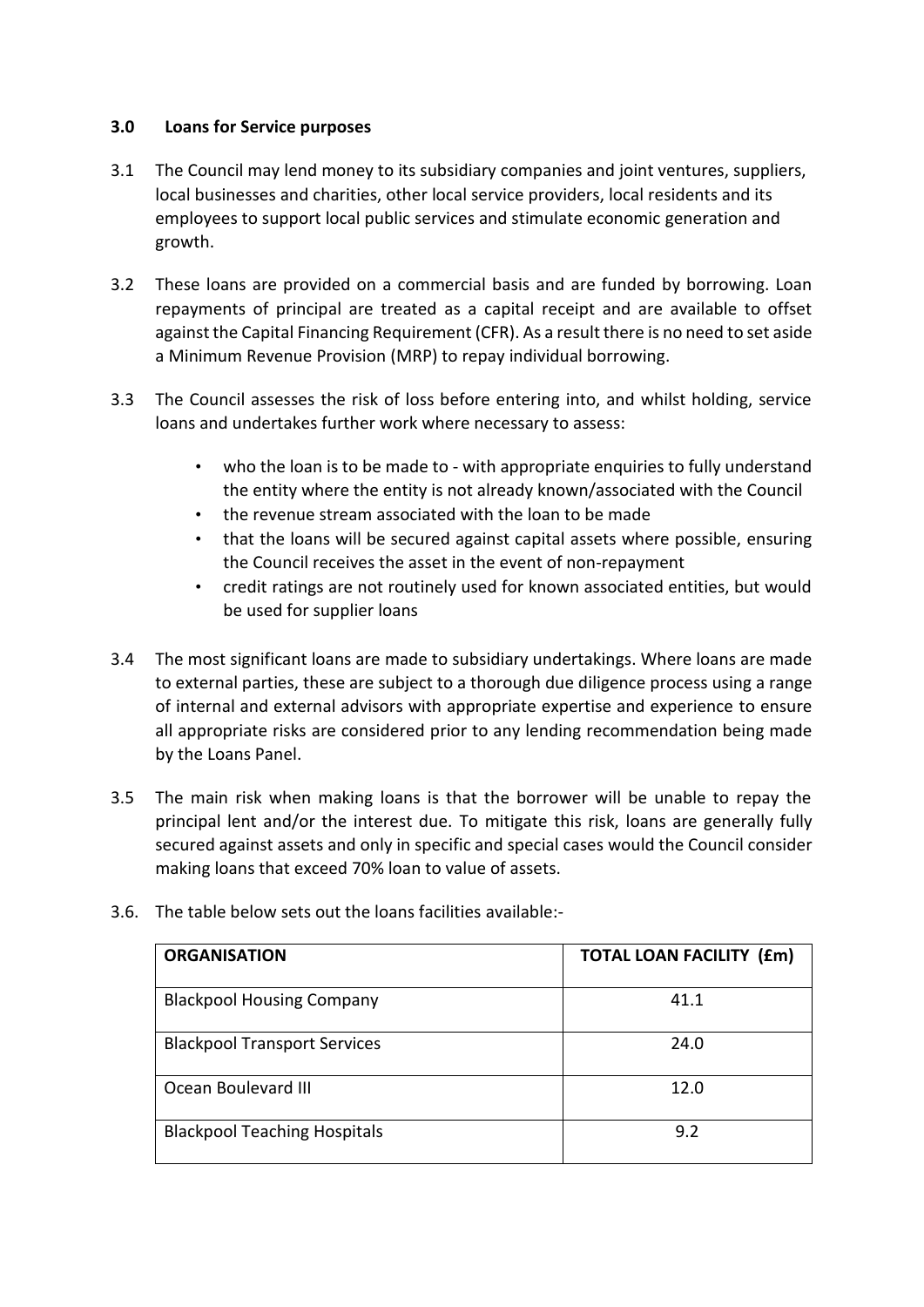| Coolsilk                        | 8.6   |
|---------------------------------|-------|
| <b>Blackpool Pleasure Beach</b> | 5.5   |
| <b>Create Construction</b>      | 4.5   |
| Others                          | 3.4   |
| <b>TOTAL</b>                    | 108.3 |

- 3.7 These facilities are the upper limits on the outstanding loans to each borrower approved by the Council. Any additional loan would have to be subject to further consideration by the Council.
- 3.8 Loans when issued are expected to be repaid in full with interest. The loans are continuously monitored and if at any time during the monitoring there are indications that the loan is expected not to be repaid in full, the Authority will commence the credit control arrangements it has in place to prevent and recover overdue sums. The recovery action plan is monitored and reported to the Business Loans Panel on a monthly basis.

#### **4.0 Shares for Service Purposes**

- 4.1 The Council may invest in the shares of its subsidiaries and other jointly owned public sector led activities. In exceptional circumstances it will consider investing in its suppliers, local businesses and organisations to support local service provision and or stimulate local economic growth and regeneration.
- 4.2 Where an investment in shares is treated as capital expenditure and is financed by borrowing, Minimum Revenue Provisions (MRP) are set aside for repayment of the borrowing which may be calculated to match asset life, or over a shorter period in line with the Council's MRP policy (Treasury Management Strategy, Annex F).
- 4.3 Shares are not held by the Council solely as an investment to achieve dividend income and for future sale, however a fall in value whereby the initial outlay may not be recovered would be a risk. To mitigate this risk, a full due diligence exercise is carried out before the purchase of shares and a business case will balance benefits with the risks. The accounts of subsidiary companies are also subject to regular monitoring.
- 4.4 The Authority does not invest in any non-specified investment types. The government defines a non-specified investment as a financial investment that is not a loan and does not meet the criteria to be treated as a specified investment see Treasury Management Strategy, Annex D for definitions of specified and non-specified investments. Shares are treated as capital investment and therefore do not meet this definition.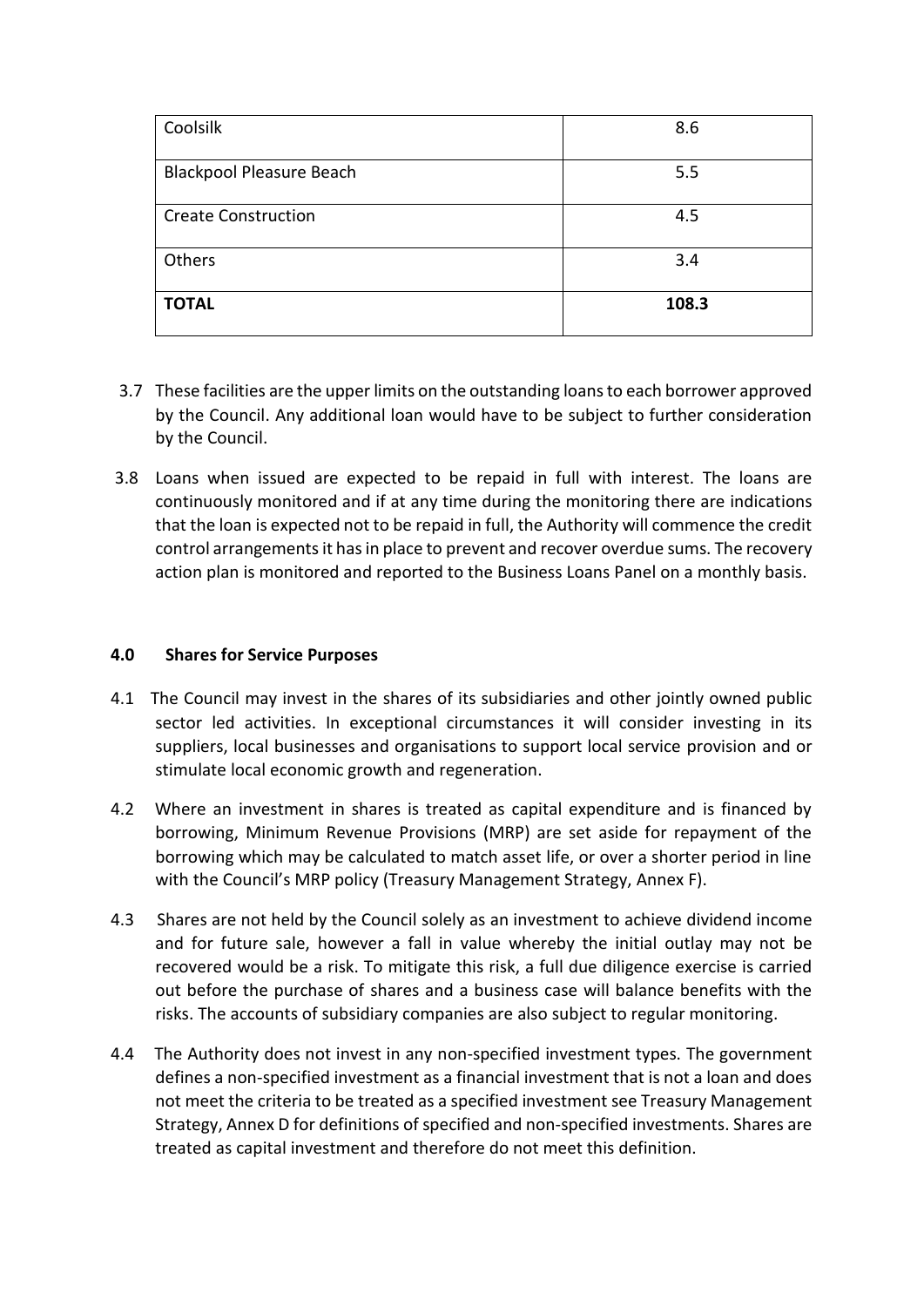#### **5.0 Strategic Property Investments**

- 5.1 The Ministry of Housing, Communities and Local Government (MHCLG) defines property to be an investment if it is held primarily or partially to generate a profit. The Council's Commercial Property Portfolio, including assets held for future redevelopment, are included in this category.
- 5.2 As the Council does not currently have significant levels of funds for long-term investment, the Council does not invest in property as an Investment Strategy **solely** to achieve financial income.
- 5.3 The Council does invest in property if there is a strategic reason for the acquisition and there is a legal power to do so. Strategic property assets may be affordable to hold in the long term if they also generate a profit that can be spent on local public services. Strategic properties may be held for a variety of reasons including:
	- a) Proposed redevelopment of the site or surrounding area
	- b) Future potential redevelopment of a site or surrounding area
	- c) To influence commercial use of a site
	- d) Consolidation of interests in a site
	- e) To acquire part of a site for an alternative use
	- f) To maintain a property with an existing use, or to make it available for an alternative use
	- g) As a result of a relationship with a strategic partner, other public sector body or business within the Borough.
- 5.4 The Council's Commercial Property Portfolio has been acquired over time and comprises office, retail and industrial assets within Blackpool and the surrounding Local Economic Partnership area.
- 5.5 Government Minister Jake Berry stated the Northern Powerhouse reflects the local economy of the region. From 2020/21 onwards the Council intends to use this area to define local economy and the area within it may invest.
- 5.6 Ministry of Housing, Communities and Local Government (MHCLG) guidance on Local Government Investments (2018) considers a property investment to be secure if its accounting valuation is at or higher than its purchase cost including taxes and transaction costs. Valuations vary depending on many factors including the local, national and global economic climate. For property investments, the valuation is directly related to the rental income achieved, a vacant area may therefore have a significant impact on the valuation. Whilst it is important to monitor the property valuations, the Council has treated these acquisitions as capital expenditure and appropriately funded these assets. The property assets are not being held for sale solely as a means to repay borrowing, the intention is for them to be held for the long term.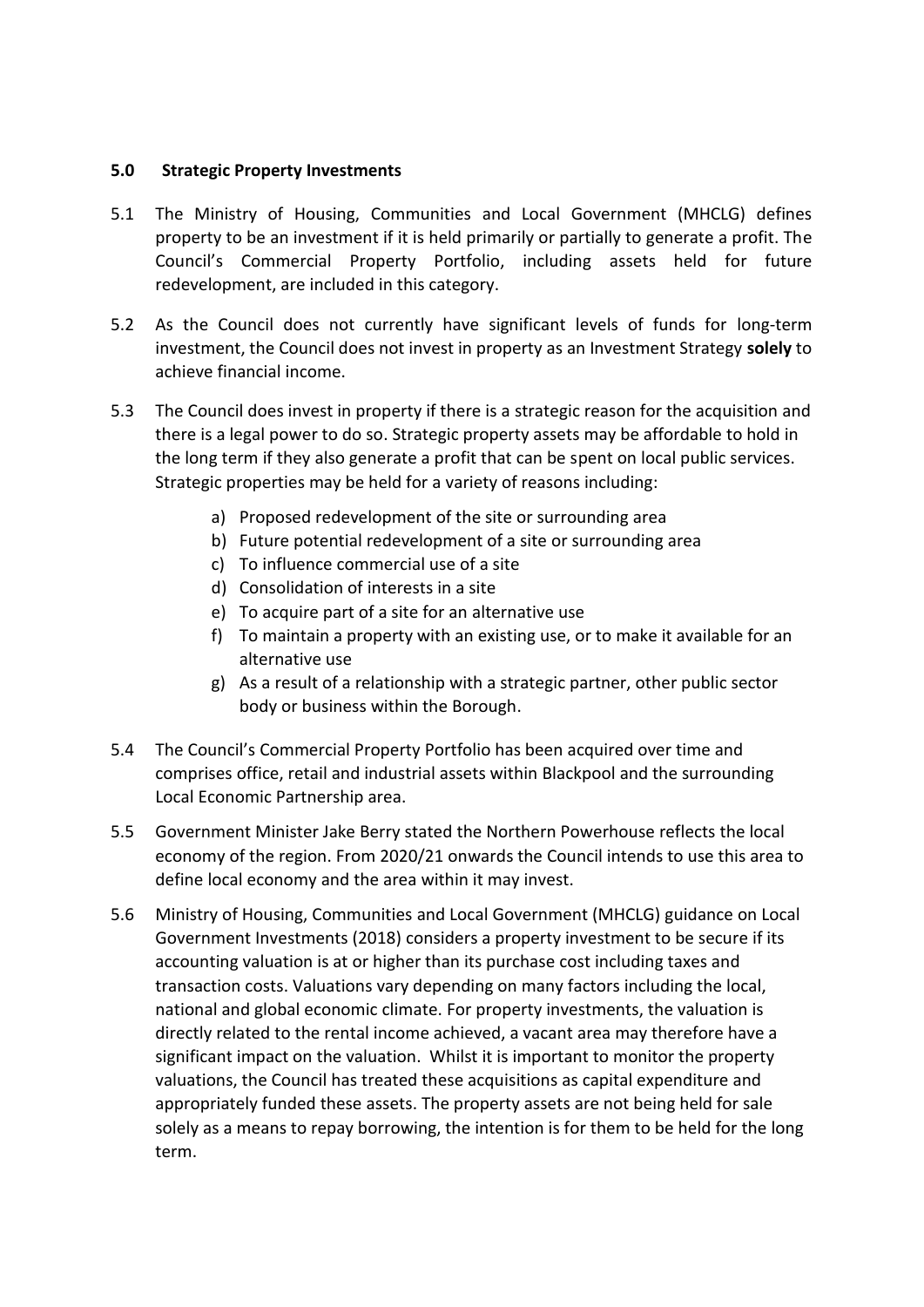- 5.7 All investment properties that cost or were previously valued in excess of £500k are revalued on an annual basis to provide a fair value for the preparation of the Council's accounts. The Council believes there is no benefit to valuation being completed within 12 months of acquisition, unless a material change in the occupation or condition of the building occurs and/or the market undergoes significant change. Any impact of a change in valuation will be reported following the completion of the annual accounts.
- 5.8 The Council assesses the risk of loss before entering into and whilst holding property investments. Consideration is given to the operational service or strategic benefit/opportunity provided by acquisition of the asset set against the risk of loss of income to service the capital expenditure. In each case the Council/Executive will receive information on the tenancies and likely income to be achieved from any vacant areas. Investment is in the context of the long-term development plans and vision for Blackpool, the Medium Term Financial Strategy and level of reserves to mitigate any downturn.
- 5.9 Property is held as a long-term strategic asset and not a short-term financial asset. It is funded as capital expenditure and it is not therefore being held with a view to being able to convert to cash at short notice, as a treasury investment would be. Where the source of funding is borrowing, the debt taken falls within the Council's Borrowing Strategy and MRP Strategy which form Annex C and Annex F of the Treasury Management Strategy.

## **6.0 Proportionality**

- 6.1 The Council has only been able to maintain and increase service activity and support to the local community in recent years through use of the income generated from investments in group companies and strategic commercial income. Without this income, services would have had to be reduced at a time when they are most needed as other support for the vulnerable in Blackpool is under severe pressure.
- 6.2 Income has also supported the Council's long-term redevelopment of Blackpool Town Centre, achieving a better offer for local people, attracting businesses and employers to the Borough and contributing towards housing needs. This is a long-term vision and the development continues with further town centre improvements such as the Conference Centre and the Tramway link helping make Blackpool a town with a sustainable future.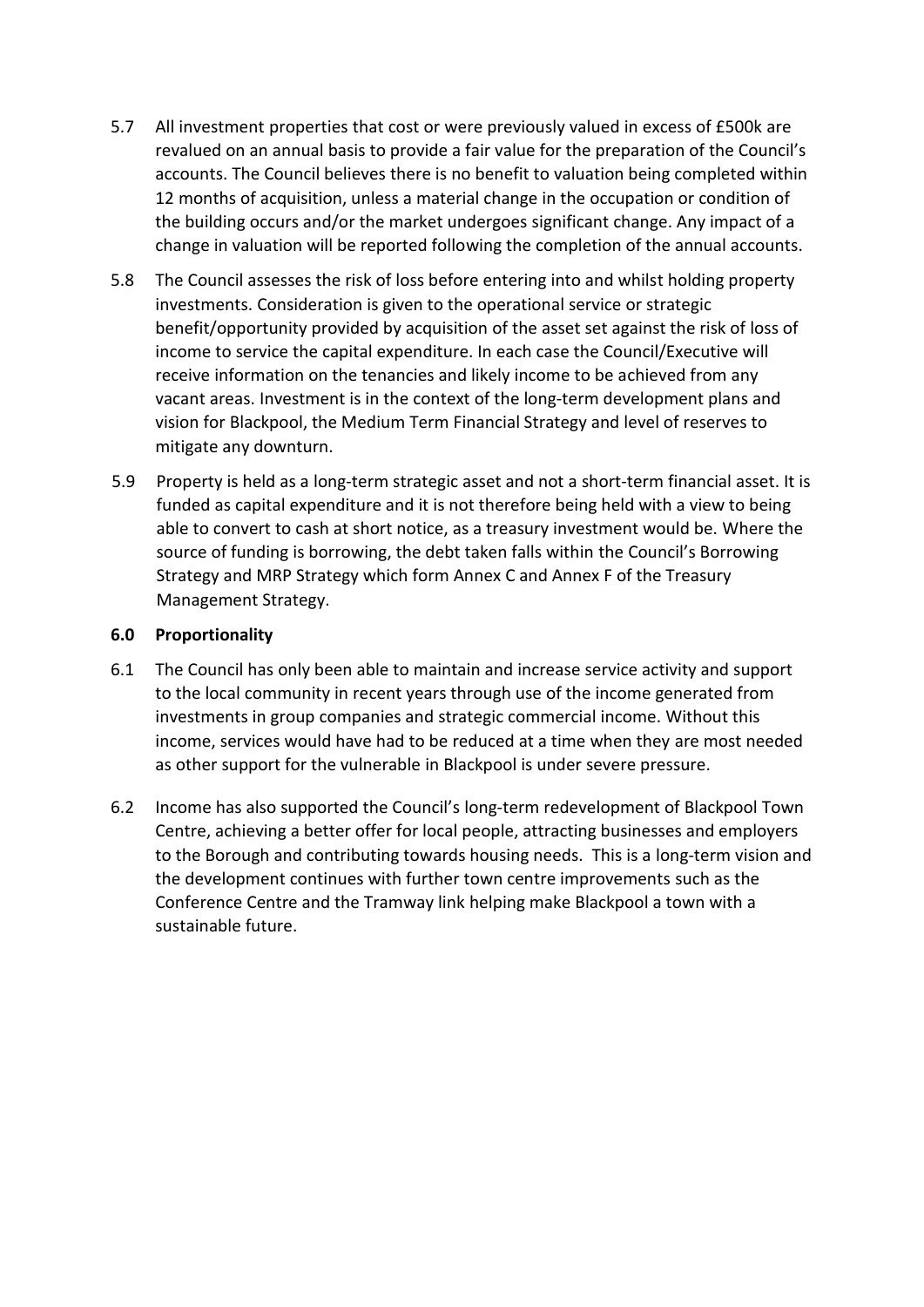6.3 The contribution made on profit generating investment activity helps maintain this level of regeneration whilst achieving a balanced revenue budget. The table below shows the proportion of income derived from investments as a percentage of the Councils net service expenditure. The Council is already generating a surplus of circa £2m per annum in respect of its property investments to support the revenue budget and hopes to increase this further in 2020/21.

|                            | 2019/20  | 2020/21   | 2021/22   | 2022/23   |
|----------------------------|----------|-----------|-----------|-----------|
|                            | Forecast | Estimated | Estimated | Estimated |
|                            | £'000    | £'000     | £'000     | £'000     |
|                            |          |           |           |           |
| Net Service Expenditure    | 124,073  | 142,084   | 137,011   | 136,466   |
| <b>Treasury Management</b> | 42       | 6         | 6         | 6         |
| Investment Income          |          |           |           |           |
|                            |          |           |           |           |
| <b>Commercial Rental</b>   | 3,500    | 4,000     | 4,100     | 4,200     |
| Income                     |          |           |           |           |
| Proportionality of         | 2.85%    | 2.82%     | 3.00%     | 3.08%     |
| investments                |          |           |           |           |

6.4 The Council has reserves in place to mitigate temporary reductions in rental income, and to provide time for any long-term adjustment in rents to be managed. The monthly monitoring of investment performance data will be used to recalibrate the levels of reserves to be held. Should there be a significant permanent reduction in income; service provision would need to be reviewed.

## **7.0 Capacity, Skills and Culture**

- 7.1 The Council employs professionally qualified and experienced staff in senior positions with responsibility for making capital expenditure, borrowing and investment decisions. The Finance Director, Chef Accountant, Finance Managers and senior members of the Finance team are qualified accountants with many years' experience. The Council has a Strategic Asset Manager and Estates Management team with experience in managing properties, and valuation. The Council also has an in-house legal team led by the Director of Governance and Partnerships (Monitoring Officer).
- 7.2 External advisors and consultants are used where the Council does not have the technical knowledge, experience or skills required, or the magnitude of the investment warrants external verification or support. They are also used to supplement the internal resource if Council staff do not have the capacity to manage the Council's requirements.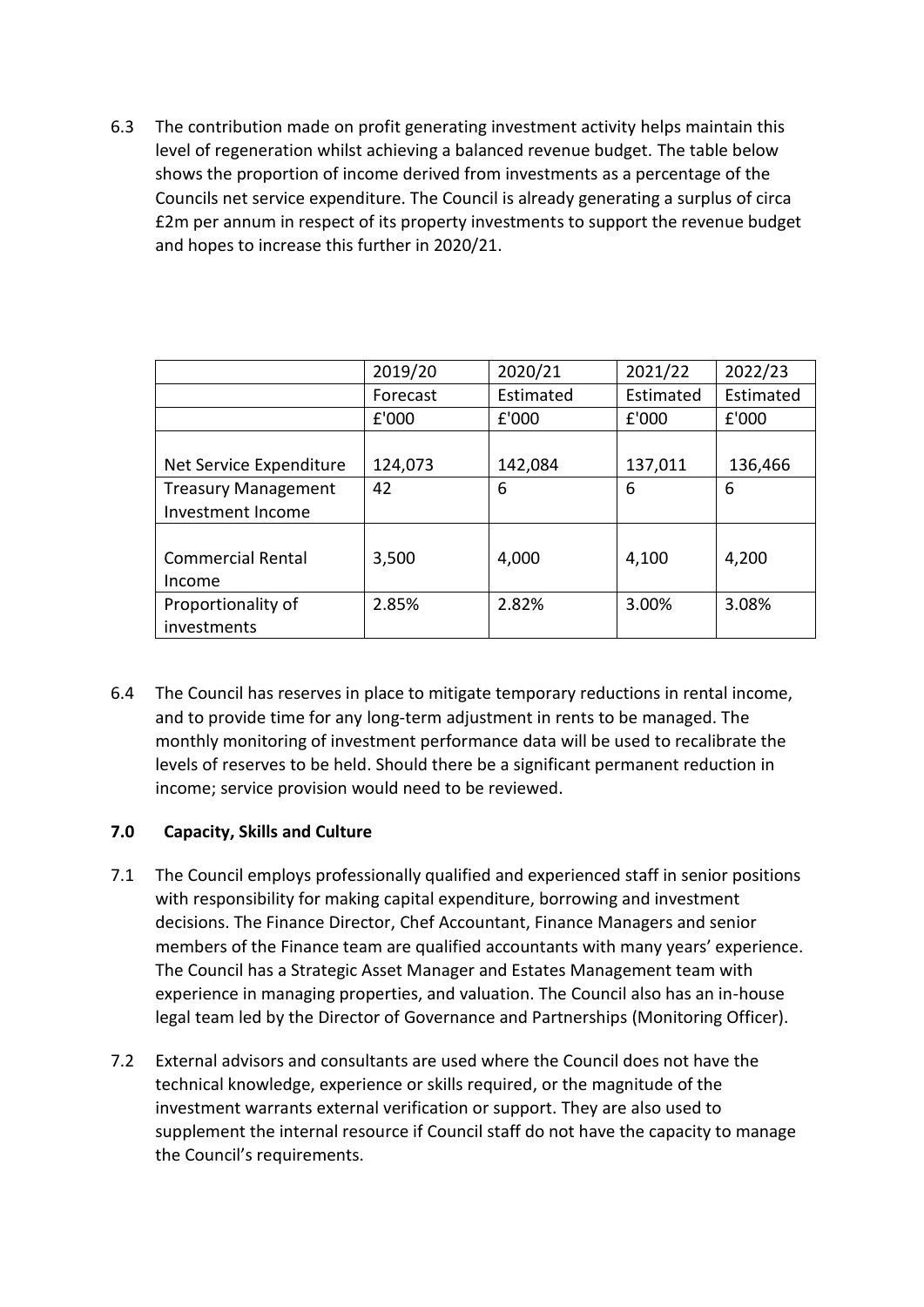7.3 The Council supports training towards professional qualifications and for staff to attend relevant training courses for continued professional development. A management training programme is also being completed by senior members of staff. Blackpool Council is accredited by the Chartered Institute of Management Accountants (CIMA), the Association of Chartered Certified Accountants (ACCA) and CIPFA, and provide a working environment to support members and trainees of these accounting bodies. Specific training and briefing sessions are organised on subjects or projects as needs are identified.

# **8.0 Investment Indicators**

8.1 The Authority has set the following quantitative indicators to provide information on the Authority's total risk exposure as a result of its investment decisions.

# *Total risk exposure and funding*

- 8.2 Total risk exposure is the Authority's total exposure to potential investment losses. Blackpool Council has a revenue budget of £142m and its larger investments are forecast to contribute around £4m towards this budget in 2020/21 in line with CIPFA guidance Blackpool Council investment risk will be reviewed on a monthly basis by the Growth and Prosperity Board and six monthly by the Executive.
- 8.3 At 31 March 2019, the Council was approximately £81m under borrowed. This means that the Council's reserves and working capital balance was being used to reduce the actual borrowing taken. This is prudent as investment returns are low and short-term finance is readily available on the market.

## *Rate of return*

8.4 Blackpool Council has been analysing the return it derives from the larger assets within its investment portfolio. As recommended by the CIPFA Prudential Property Investment Guidance the Council will improve on reporting on the rate of return derived by investments to ensure returns do not fall below expected levels. This information will form part of the six monthly Executive report on Investments.